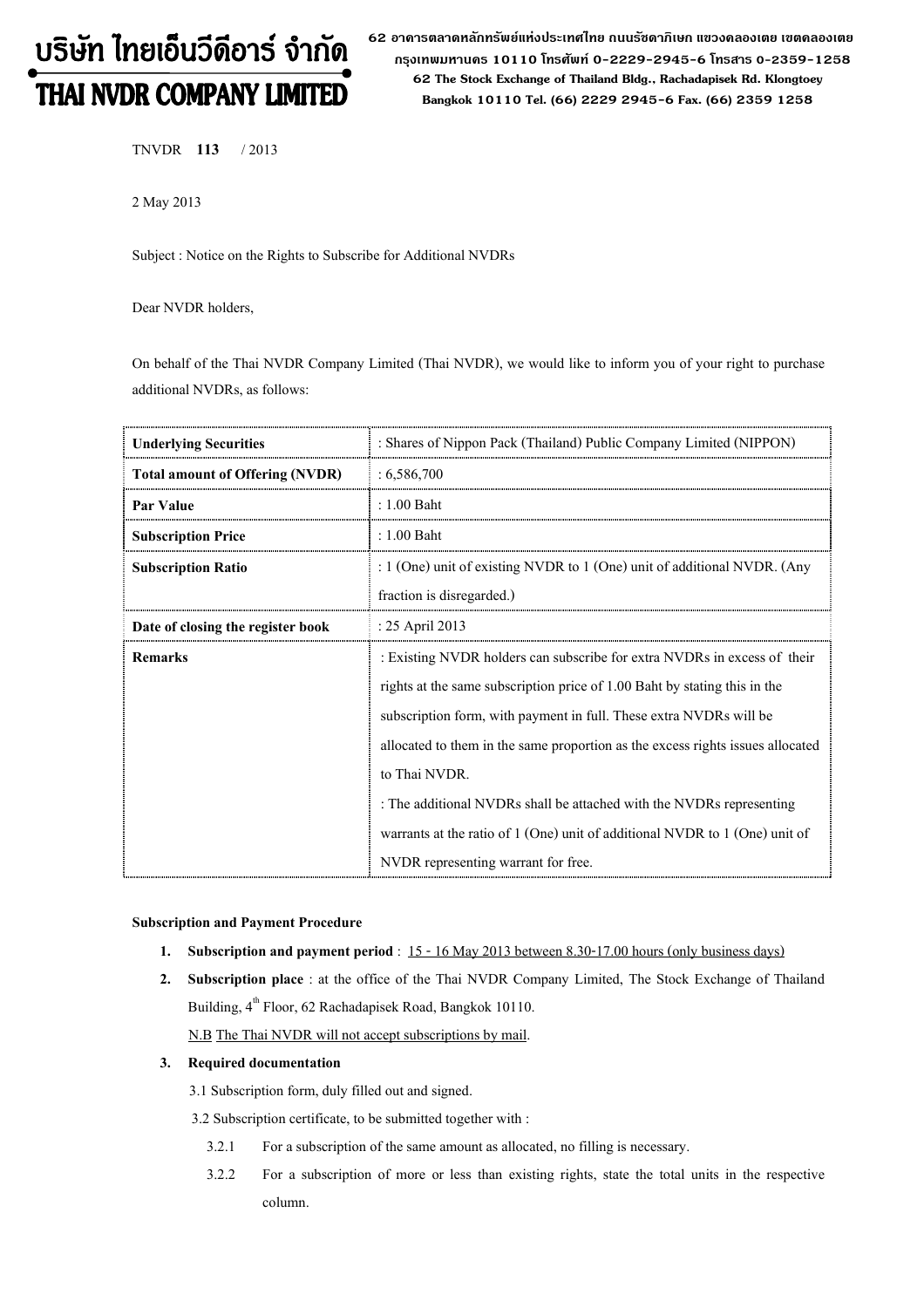#### 4. Payment

Subscription for full entitlement or less than or excess the entitlement, please make payment by one check or one cashier check which is collectable through clearing house in Bangkok. The check or cashier check shall be dated between 15 to 16 May 2013. Indicate the subscription date and make it payable to "Nippon pack (Thailand) PCL"

- 5. If NVDR holders fail to exercise their rights or make a payment within the allotted time schedule, or the check or cashier check is not honored, it shall be deemed that such NVDR holders do not wish to exercise their subscription rights. Thai NVDR shall thus regard the subscription as being void.
- 6. Refund for unallotted NVDRs.

If the excess rights NVDRs were not allotted in full because the number of NVDRs subscribed for were more than the number or remaining units of NVDRs, the Thai NVDR will make a refund (without interest) to the NVDR holders by check for the unallotted NVDRs and send it by registered mail to the address that appears on the Share Register Book on the date of closing the book, within 7 business days after the Thai NVDR has received the refund from the underlying company.

Should you need any further information, please do not hesitate to contact Thai NVDR Company Limited at 02-229-2800 Ext. 2938-2946.

Sincerely yours, Thai NVDR Company Limited

Pichaya Chanchaig

(Pichaya Chomchaiya) Head Depository Department The Stock Exchange of Thailand Group

Enclosure : 1. Subscription Form for NVDR Right Issues 2. Subscription Certificate